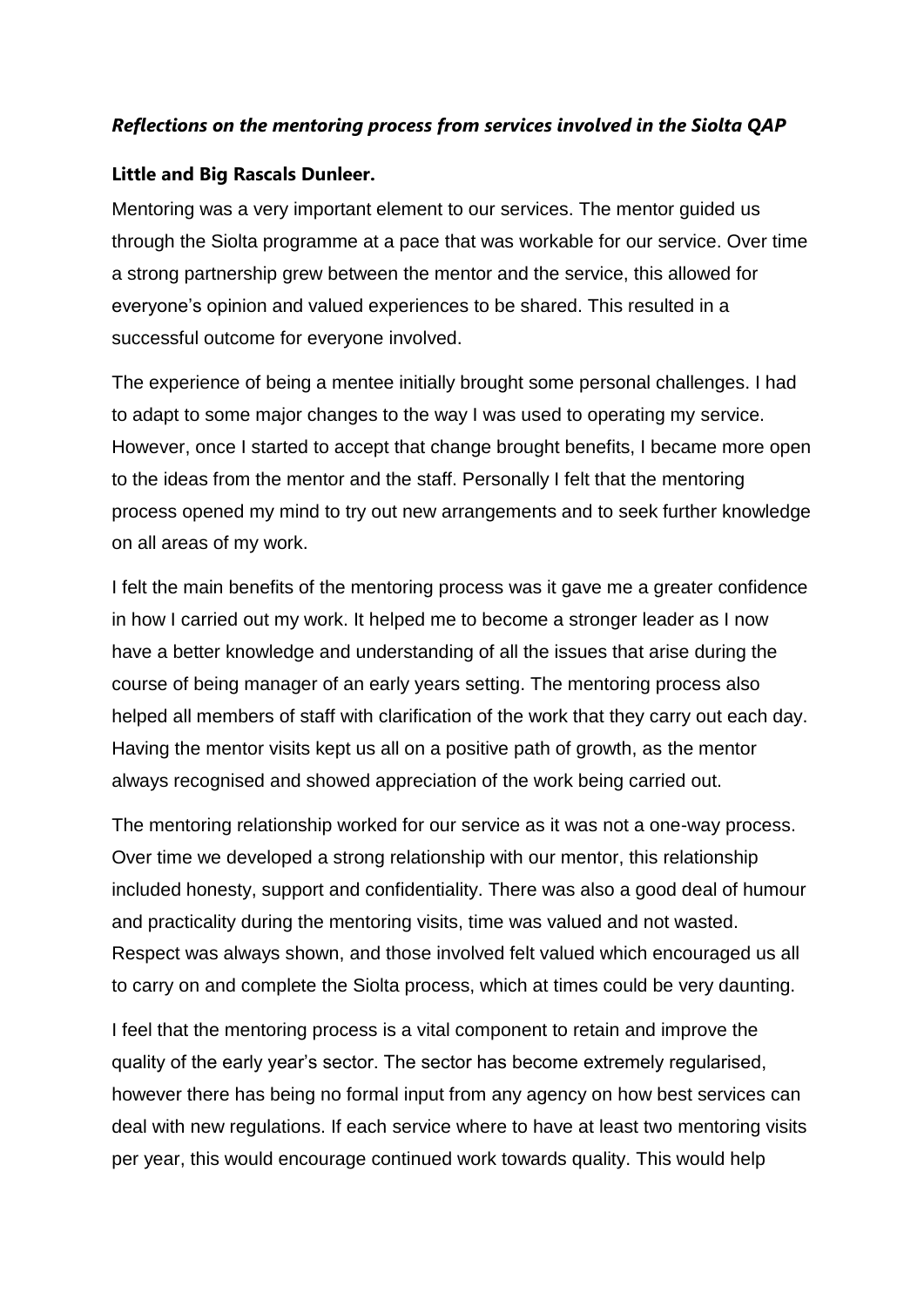services meet with all the regulations which in turn would provide children with the proper care and education that they deserve.

## **Fingers and Toes Latton**

Mentoring is a combination of a learning experience, partnership, education, enlightenment and the eye of someone neutral to shake up and question practices, create awareness, and provide solutions for best practice. The mentor is a guiding angel, especially in large services where it's hard to get a staff together, and I suppose small services can experience stagnation.

You need to be able to accept suggestions, criticism as an opportunity to improve, you need to form a relationship with the mentor, be willing to implement reflect be aware of value of service, have dedication and co-operation of all staff and parents.

For our service the benefits have been multiple as it provides neutral, nonjudgemental observations, interacting with floor staff. It is learning in an open space, doing, it is receiving instructions for personal and professional growth. It is highlighting quality performance, it is objective and it is guidance. Management and staff need to be willing, open minded, have trust and be able to ask questions, and discuss topics.

Mentoring should be ongoing, at least twice yearly, and if possible join other agencies for example Better Start or any other service. This would prevent stagnation, assist to keep service up to date with new concepts, and prevent isolation of staff and service, the mentor would act as a buddy to keep quality to the forefront at all times.

## **Le Cheile Community Childcare Simonstown, Navan.**

Le Chéile Community Childcare have been involved in the mentoring process with the NCN for the last few years and have found the partnership incredibly positive. The introduction of the Siolta Framework encouraged all Early Years professionals to reflect on their current practices with the aim of providing a quality service to the children and families in our care. The advice we received from our Siolta mentor has been invaluable to our staff in both portfolio building and day to day practice.